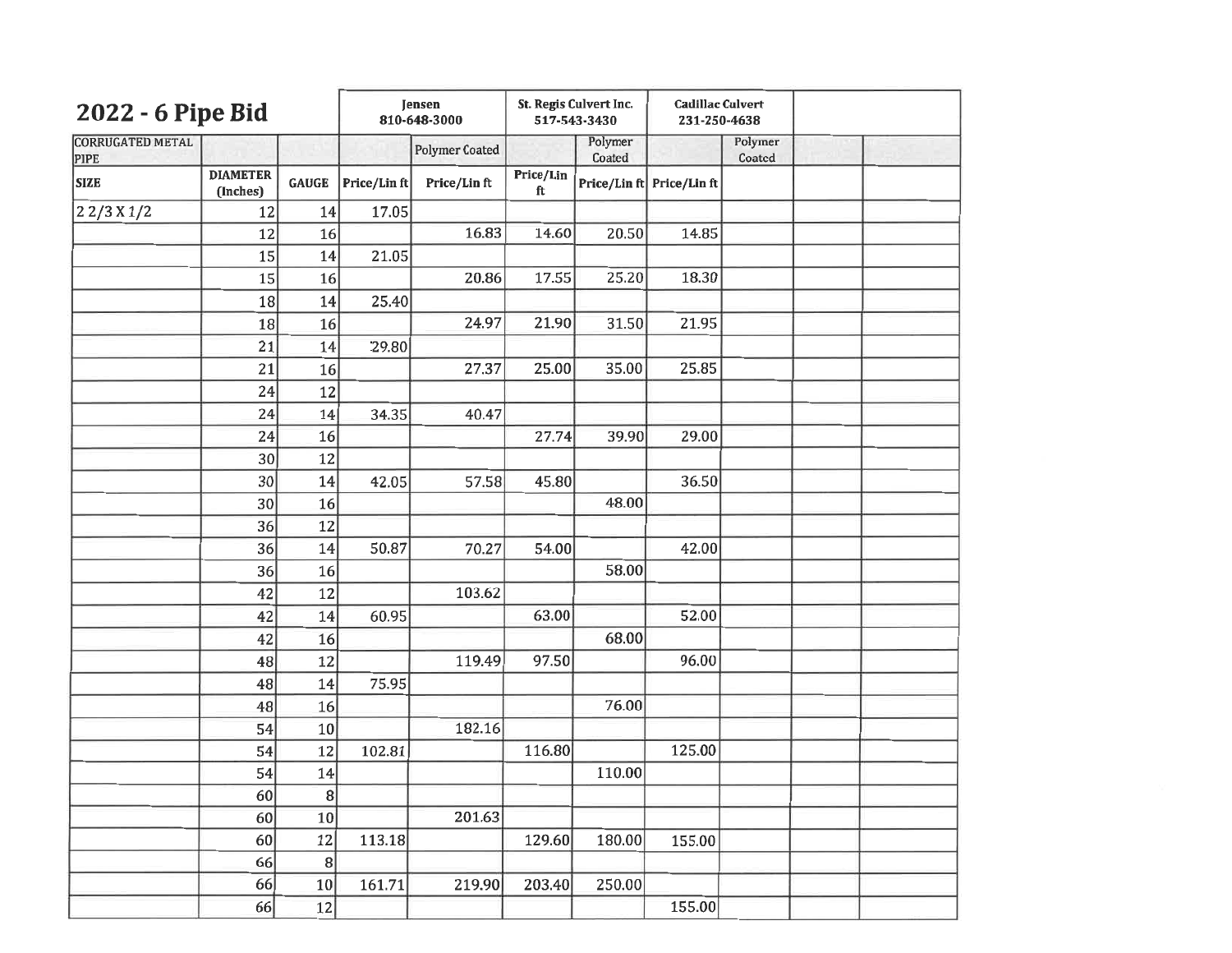| 2022 - 6 Pipe Bid<br><b>CORRUGATED METAL PIPE ARCHES</b> |                             |              | Jensen<br>810-648-3000 |                       | St. Regis Culvert Inc.<br>517-543-3430 |                   | <b>Cadillac Culvert</b><br>231-250-4638 |                   |  |
|----------------------------------------------------------|-----------------------------|--------------|------------------------|-----------------------|----------------------------------------|-------------------|-----------------------------------------|-------------------|--|
|                                                          |                             |              |                        | <b>Polymer Coated</b> |                                        | Polymer<br>Coated |                                         | Polymer<br>Coated |  |
| <b>SIZE</b>                                              | <b>DIAMETER</b><br>(Inches) | <b>GAUGE</b> |                        |                       |                                        |                   |                                         |                   |  |
| 22/3 X1/3                                                | 17X13                       | 14           | 22.10                  |                       |                                        |                   |                                         |                   |  |
|                                                          | 17X13                       | 16           |                        | 21.90                 | 20.18                                  | 28.95             | 20.00                                   |                   |  |
|                                                          | 21X15                       | 14           | 26.67                  |                       |                                        |                   |                                         |                   |  |
|                                                          | 21X15                       | 16           |                        | 26.22                 | 25.20                                  | 36.25             | 26.00                                   |                   |  |
|                                                          | 24X18                       | 14           | 31.29                  |                       |                                        |                   |                                         |                   |  |
|                                                          | 24X18                       | 16           |                        | 28.74                 | 28.75                                  | 40.25             | 31.00                                   |                   |  |
|                                                          | 28X20                       | 14           | 36.07                  | 42.49                 |                                        |                   |                                         |                   |  |
|                                                          | 28X20                       | 16           |                        |                       | 31.90                                  | 45.90             | 36.00                                   |                   |  |
|                                                          | 35X24                       | 14           | 44.15                  | 55.83                 | 52.65                                  | 90.00             | 42.00                                   |                   |  |
|                                                          | 35X24                       | 16           |                        |                       |                                        |                   |                                         |                   |  |
|                                                          | 42X29                       | 12           |                        |                       |                                        |                   |                                         |                   |  |
|                                                          | 42X29                       | 14           | 53.41                  | 65.11                 | 62.10                                  | 110.00            | 52.00                                   |                   |  |
|                                                          | 42X29                       | 16           |                        |                       |                                        |                   |                                         |                   |  |
|                                                          | 49X33                       | 12           |                        |                       |                                        |                   |                                         |                   |  |
|                                                          | 49X33                       | 14           | 64.57                  | 79.18                 | 72.45                                  | 130.00            | 66.00                                   |                   |  |
|                                                          |                             |              |                        |                       |                                        |                   |                                         |                   |  |
| 3X1                                                      | 48" 53 x 41                 | 12           | 88.11                  | 125.47                |                                        |                   |                                         |                   |  |
|                                                          | 48" 53 x 41                 | 14           |                        |                       |                                        |                   | 85.00                                   |                   |  |
|                                                          | 54" 60 x 46                 | 10           |                        |                       |                                        |                   |                                         |                   |  |
|                                                          | 54" 60 x 46                 | 12           | 131.17                 | 183.65                |                                        |                   | 145.00                                  |                   |  |
|                                                          | 54" 60 x 46                 | 14           |                        |                       | 115.75                                 | 185.75            |                                         |                   |  |
|                                                          | 60" 66 x 51                 | 10           |                        |                       |                                        |                   |                                         |                   |  |
|                                                          | 60" 66 x 51                 | 12           | 144.06                 | 201.71                | 170.30                                 | 276.50            | 185.00                                  |                   |  |
|                                                          | 60" 66 x 51                 | 14           |                        |                       |                                        |                   |                                         |                   |  |
|                                                          | 66" 73 x 55                 | 10           |                        |                       |                                        |                   |                                         |                   |  |
|                                                          | 66" 73 x 55                 | 12           | 170.67                 | 238.96                | 186.90                                 | 303.30            | 175.00                                  |                   |  |
|                                                          | 66" 73 x 55                 | 14           |                        |                       |                                        |                   |                                         |                   |  |
|                                                          | 72" 81 x 59                 | 10           |                        |                       |                                        |                   |                                         |                   |  |
|                                                          | 72" 81 x 59                 | 12           | 183.15                 | 256.44                | 210.20                                 | 330.45            | 195.00                                  |                   |  |
|                                                          | 72" 81 x 59                 | 14           |                        |                       |                                        |                   |                                         |                   |  |